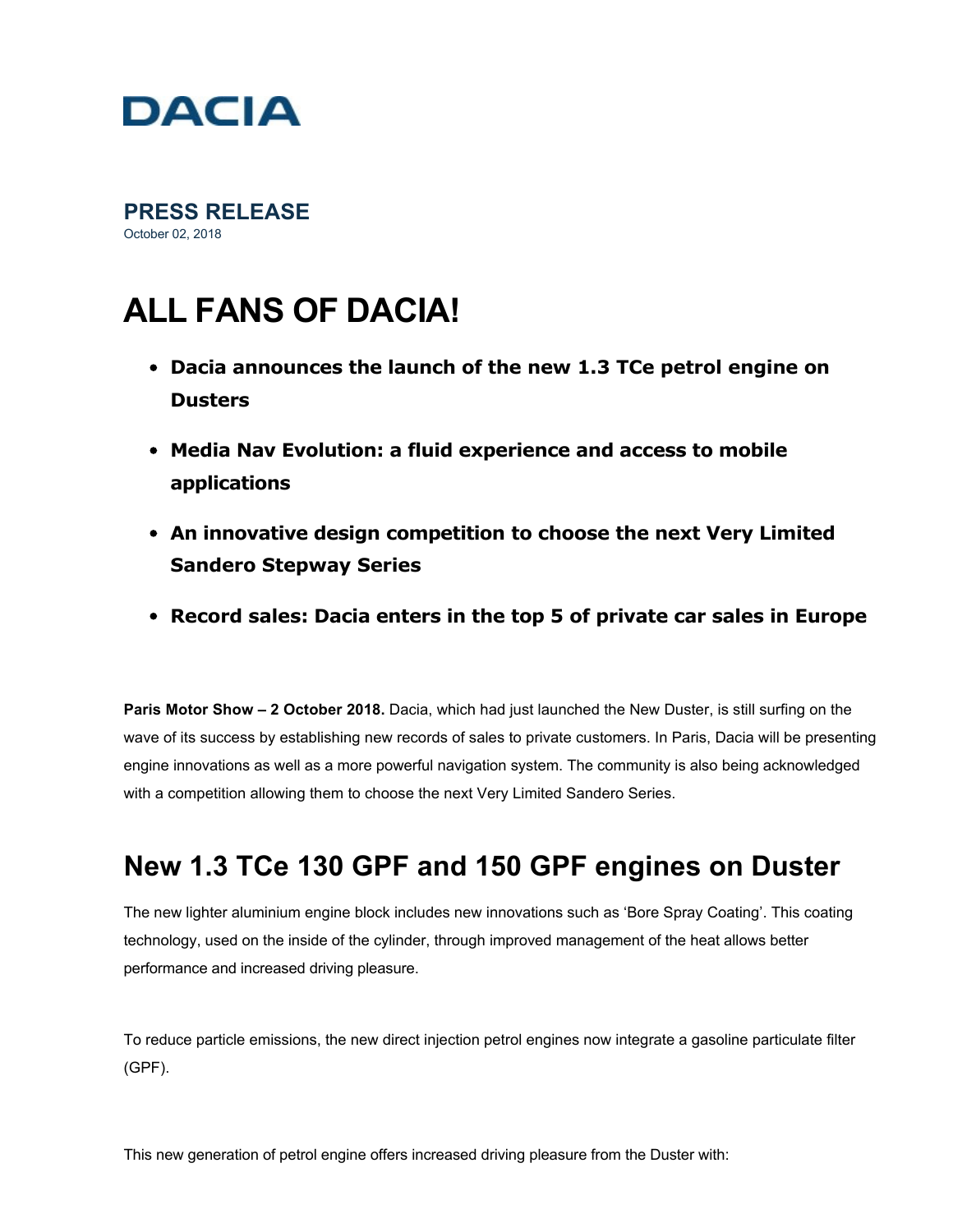130 hp (96 kW) at 5000 rpm and maximum torque of 240Nm at 1500 rpm i.e. +5 hp compared to the previous generation

150 hp (110kW) at 5250 rpm and maximum torque of 250 Nm at 1600 rpm i.e.+25 hp compared to the previous generation

After having renewed all its Diesel engines with Blue dCi on 4x2 and 4x4 versions, Dacia is launching sales of these new Duster petrol engines available on 4x2 versions and from mid-2019 on 4x4 versions. Order-taking will begin in the next few weeks (according to country).

#### **Media Nav Evolution: A fluid experience and access to mobile applications**

By the end of 2018, Dacia will equip its range with a new version of its Media Nav Evolution, offering easier and faster navigation and new features. Thanks to Apple Car Play and Android Auto, there are a whole range of applications that enrich the onboard experience beyond connected navigation:

 With Waze, the driver is informed in real time of traffic conditions to optimize his journey and save time by avoiding traffic, dangers, accidents and others...

With WhatsApp, the driver can stay connected while driving and manage his messages via a voice interface.

 With Spotify, the driver can enjoy all his Spotify playlists and radios. In this way, he can access music from all over the world in his vehicle.

This new version of Media Nav will still be available for sale at the same price as the previous version.

### **New Very Limited Sandero Stepway Series: voting is open**

At the Paris Motor Show, the Sandero Stepway will be displayed in three original designs imagined by Flora Jammes, Aurélie Abric and Pierre Lancien. It was in a competition held from 6 to 25 July that web users proposed their design theme for the "Very Limited Edition" competition launched by the Dacia brand. The three design finalists are revealed at the Motor Show and open the second part of the competition which will take place from 2 to 13 October at 6 p.m. The three designs will then be submitted to the vote of the visitors of the Dacia booth in Paris and web users on the page dedicated to the Motor Show on **[https://www.dacia.fr/.](https://www.dacia.fr/)**

The winner will thus see his creation embody the New Very Limited Series of the Sandero Stepway.